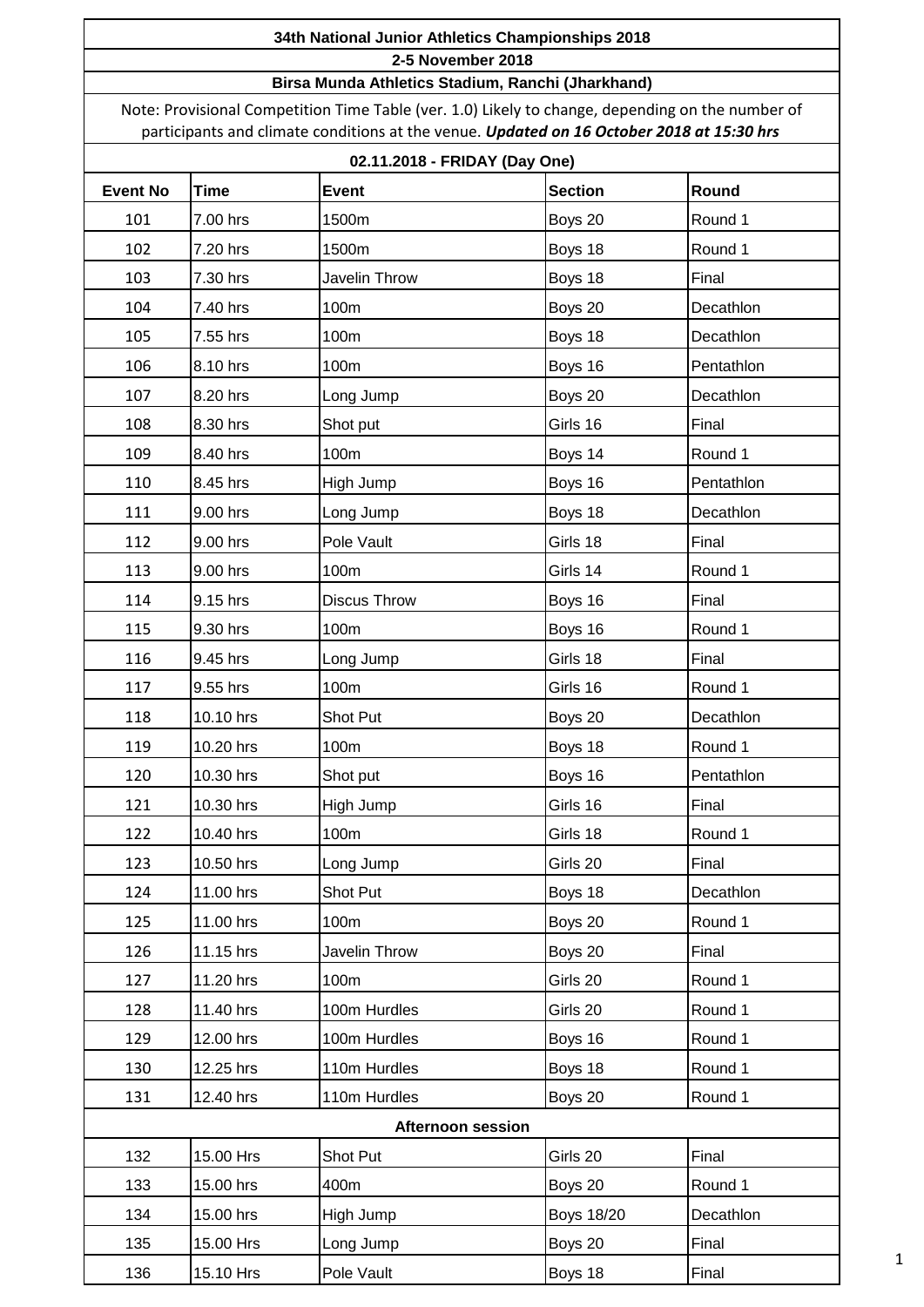|     | 34th National Junior Athletics Championships 2018                                                                                                                                             |                     |          |            |  |  |  |
|-----|-----------------------------------------------------------------------------------------------------------------------------------------------------------------------------------------------|---------------------|----------|------------|--|--|--|
|     | 2-5 November 2018                                                                                                                                                                             |                     |          |            |  |  |  |
|     | Birsa Munda Athletics Stadium, Ranchi (Jharkhand)                                                                                                                                             |                     |          |            |  |  |  |
|     | Note: Provisional Competition Time Table (ver. 1.0) Likely to change, depending on the number of<br>participants and climate conditions at the venue. Updated on 16 October 2018 at 15:30 hrs |                     |          |            |  |  |  |
| 137 | 15.15 hrs                                                                                                                                                                                     | Boys 18             | Round 1  |            |  |  |  |
| 138 | 15.30 hrs                                                                                                                                                                                     | <b>Discus Throw</b> | Boys 20  | Final      |  |  |  |
| 139 | 15.30 hrs                                                                                                                                                                                     | 400m                | Boys 16  | Round 1    |  |  |  |
| 140 | 15.45 hrs                                                                                                                                                                                     | 400m                | Girls 20 | Round 1    |  |  |  |
| 141 | 16.00 hrs                                                                                                                                                                                     | 400m                | Girls 18 | Round 1    |  |  |  |
| 142 | 16.15 hrs                                                                                                                                                                                     | 400m                | Girls 16 | Round 1    |  |  |  |
| 143 | 16.30 hrs                                                                                                                                                                                     | 100m                | Boys 14  | Semi Final |  |  |  |
| 144 | 16.30 hrs                                                                                                                                                                                     | Shot Put            | Boys 16  | Final      |  |  |  |
| 145 | 16.45 hrs                                                                                                                                                                                     | 100m                | Girls 14 | Semi Final |  |  |  |
| 146 | 17.00 hrs                                                                                                                                                                                     | Long Jump           | Girls 16 | Final      |  |  |  |
| 147 | 17.00 hrs                                                                                                                                                                                     | 100m                | Boys 16  | Semi Final |  |  |  |
| 148 | 17.15 hrs                                                                                                                                                                                     | 100m                | Girls 16 | Semi Final |  |  |  |
| 149 | 17.30 hrs                                                                                                                                                                                     | <b>Discus Throw</b> | Girls 18 | Final      |  |  |  |
| 150 | 17.30 hrs                                                                                                                                                                                     | 100m                | Boys 18  | Semi Final |  |  |  |
| 151 | 17.45 hrs                                                                                                                                                                                     | 100m                | Girls 18 | Semi Final |  |  |  |
| 152 | 18.00 hrs                                                                                                                                                                                     | 100m                | Boys 20  | Semi Final |  |  |  |
| 153 | 18.15 hrs                                                                                                                                                                                     | 100m                | Girls 20 | Semi Final |  |  |  |
| 154 | 18.15 hrs                                                                                                                                                                                     | Pole Vault          | Girls 20 | Final      |  |  |  |
| 155 | 18.15 hrs                                                                                                                                                                                     | High Jump           | Boys 16  | Final      |  |  |  |
| 156 | 18.30 hrs                                                                                                                                                                                     | 400m                | Boys 18  | Decathlon  |  |  |  |
| 157 | 18.40 hrs                                                                                                                                                                                     | Javelin Throw       | Girls 18 | Final      |  |  |  |
| 158 | 18.45 hrs                                                                                                                                                                                     | 400m                | Boys 20  | Decathlon  |  |  |  |
| 159 | 19.00 hrs                                                                                                                                                                                     | 5000m               | Girls 20 | Final      |  |  |  |
| 160 | 19.40 hrs                                                                                                                                                                                     | 10000m              | Boys 20  | Final      |  |  |  |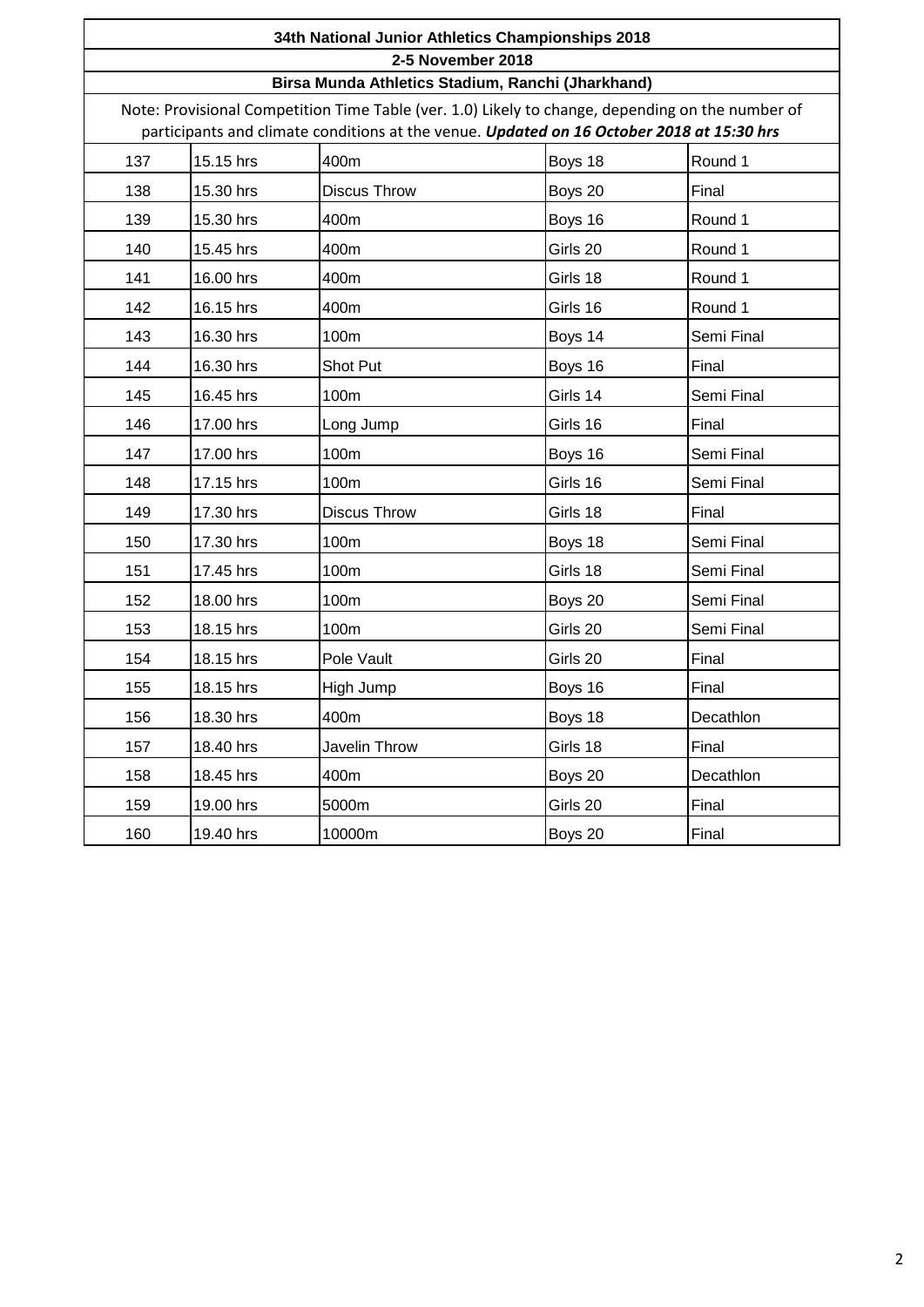#### **Birsa Munda Athletics Stadium, Ranchi (Jharkhand)**

Note: Provisional Competition Time Table (ver. 1.0) Likely to change, depending on the number of participants and climate conditions at the venue. *Updated on 16 October 2018 at 15:30 hrs*

# **03.11.2018 - SATURDAY (Day Two)**

|                 |             | 00.11.2010 - OATORDAT (Day TWO) |                |            |
|-----------------|-------------|---------------------------------|----------------|------------|
| <b>Event No</b> | <b>Time</b> | <b>Event</b>                    | <b>Section</b> | Round      |
| 201             | 6.00 hrs    | 10KM Race Walk                  | Boys 20        | Final      |
| 202             | 7.00 hrs    | 5KM Race Walk                   | Girls 18       | Final      |
| 203             | 7.30 hrs    | Shot Put                        | Boys 18        | Final      |
| 204             | 7.30 hrs    | Long Jump                       | Boys 16        | Pentathlon |
| 205             | 7.30 hrs    | 110m Hurdles                    | Boys 20        | Decathlon  |
| 206             | 7.30 hrs    | <b>Discus Throw</b>             | Girls 16       | Final      |
| 207             | 7.45 hrs    | 110m Hurdles                    | Boys 20        | Semi Final |
| 208             | 7.45 hrs    | High Jump                       | Girls 14       | Final      |
| 209             | 8.00 hrs    | 110m Hurdles                    | Boys 18        | Decathlon  |
| 210             | 8.15 hrs    | 110m Hurdles                    | Boys 18        | Semi Final |
| 211             | 8.30 hrs    | Long Jump                       | Boys 14        | Final      |
| 212             | 8.30 hrs    | 100m Hurdles                    | Boys 16        | Semi Final |
| 213             | 8.45 hrs    | 100m Hurdles                    | Girls 16       | Semi Final |
| 214             | 9.00 hrs    | 100m Hurdles                    | Girls 18       | Semi Final |
| 215             | 9.15 hrs    | <b>Discus Throw</b>             | Boys 20        | Decathlon  |
| 216             | 9.15 hrs    | 100m Hurdles                    | Girls 20       | Semi Final |
| 217             | 9.40 hrs    | 400m                            | Boys 18        | Semi Final |
| 218             | 9.45 hrs    | Discus Throw                    | Boys 18        | Decathlon  |
| 219             | 9.55 hrs    | 400m                            | Boys 16        | Semi Final |
| 220             | 10.10 Hrs   | High Jump                       | Girls 20       | Final      |
| 221             | 10.10 hrs   | 400m                            | Girls 18       | Semi Final |
| 222             | 10.25 hrs   | 400m                            | Girls 16       | Semi Final |
| 223             | 10.30 hrs   | Pole Vault                      | Boys 20/18     | Decathlon  |
| 224             | 10.40 hrs   | 400m                            | Girls 20       | Semi Final |
| 225             | 10.50 hrs   | 400m                            | Boys 20        | Semi Final |
|                 |             | <b>Afternoon session</b>        |                |            |
| 226             | 15.00 hrs   | 110M Hurdles                    | Boys 20        | Final      |
| 227             | 15.00 hrs   | Pole Vault                      | Boys 20        | Final      |
| 228             | 15.05 hrs   | High Jump                       | Boys 14        | Final      |
| 229             | 15.10 hrs   | 110M Hurdles                    | Boys 18        | Final      |
| 230             | 15.15 hrs   | Long Jump                       | Boys 18        | Final      |
| 231             | 15.20 hrs   | <b>Discus Throw</b>             | Girls 20       | Final      |
| 232             | 15.25 hrs   | 100m Hurdles                    | Boys 16        | Final      |
| 233             | 15.35 hrs   | 100m Hurdles                    | Girls 20       | Final      |
| 234             | 15.45 hrs   | 100m Hurdles                    | Girls 18       | Final      |
| 235             | 15.55 hrs   | 100m Hurdles                    | Girls 16       | Final      |
| 236             | 16.10 hrs   | 400m                            | Girls 16       | Final      |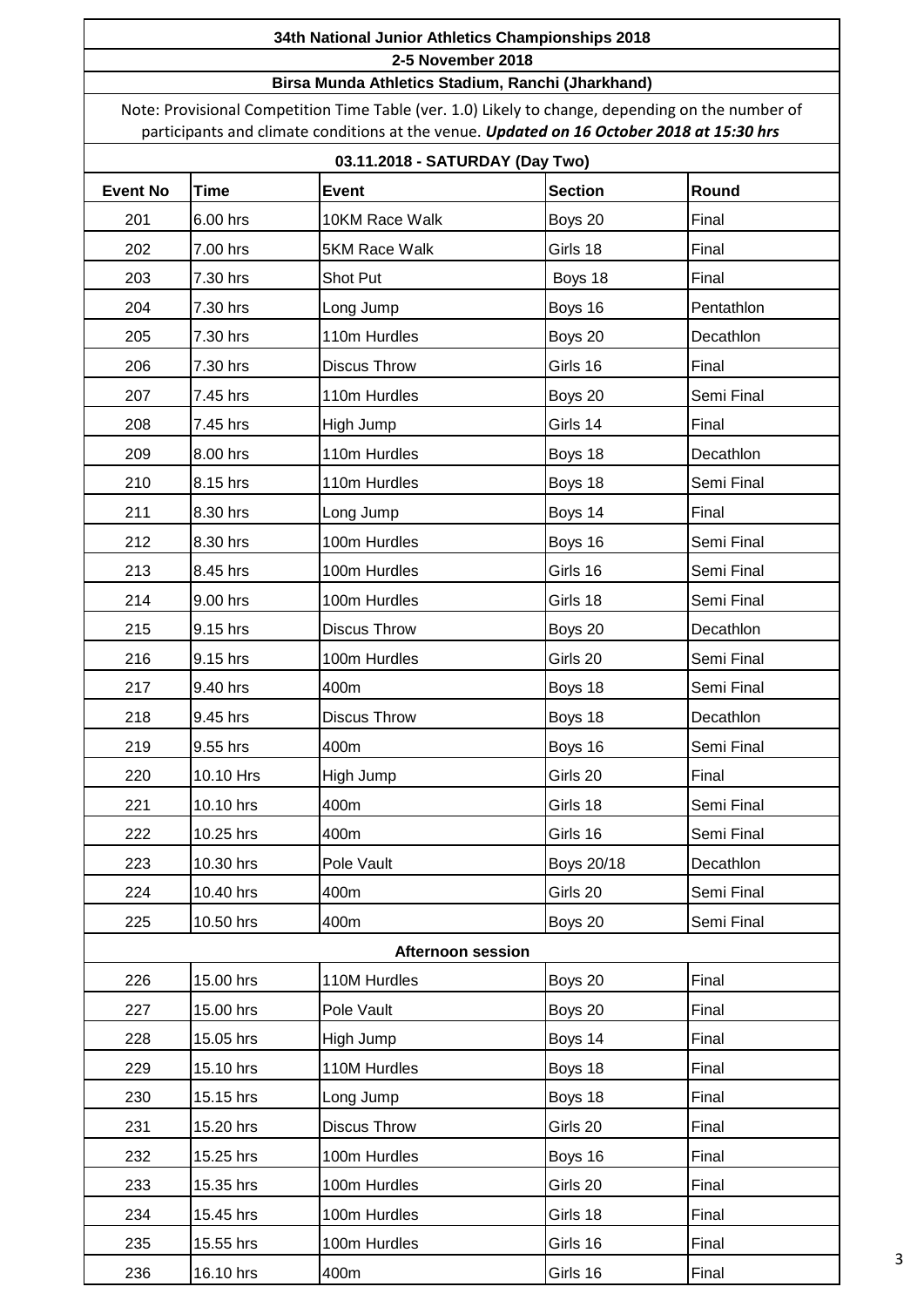|     | 34th National Junior Athletics Championships 2018                                                                                                                                                                                                  |                     |          |            |  |  |
|-----|----------------------------------------------------------------------------------------------------------------------------------------------------------------------------------------------------------------------------------------------------|---------------------|----------|------------|--|--|
|     | 2-5 November 2018                                                                                                                                                                                                                                  |                     |          |            |  |  |
|     | Birsa Munda Athletics Stadium, Ranchi (Jharkhand)<br>Note: Provisional Competition Time Table (ver. 1.0) Likely to change, depending on the number of<br>participants and climate conditions at the venue. Updated on 16 October 2018 at 15:30 hrs |                     |          |            |  |  |
| 237 | 16.20 hrs                                                                                                                                                                                                                                          | 400m                | Girls 18 | Final      |  |  |
| 238 | 16.20 hrs                                                                                                                                                                                                                                          | <b>Discus Throw</b> | Boys 18  | Final      |  |  |
| 239 | 16.30 hrs                                                                                                                                                                                                                                          | 400m                | Girls 20 | Final      |  |  |
| 240 | 16.40 hrs                                                                                                                                                                                                                                          | 400m                | Boys 16  | Final      |  |  |
| 241 | 16.50 hrs                                                                                                                                                                                                                                          | 400m                | Boys 18  | Final      |  |  |
| 242 | 17.00 hrs                                                                                                                                                                                                                                          | Javelin Throw       | Boys 20  | Decathlon  |  |  |
| 243 | 17.00 hrs                                                                                                                                                                                                                                          | 400m                | Boys 20  | Final      |  |  |
| 244 | 17.20 hrs                                                                                                                                                                                                                                          | 100m                | Girls 14 | Final      |  |  |
| 245 | 17.30 hrs                                                                                                                                                                                                                                          | High Jump           | Girls 18 | Final      |  |  |
| 246 | 17.30 hrs                                                                                                                                                                                                                                          | 100m                | Girls 16 | Final      |  |  |
| 247 | 17.45 hrs                                                                                                                                                                                                                                          | Javelin Throw       | Boys 18  | Decathlon  |  |  |
| 248 | 17.45 hrs                                                                                                                                                                                                                                          | Long Jump           | Girls 14 | Final      |  |  |
| 249 | 17.40 hrs                                                                                                                                                                                                                                          | 100m                | Girls 18 | Final      |  |  |
| 250 | 17.50 hrs                                                                                                                                                                                                                                          | 100m                | Girls 20 | Final      |  |  |
| 251 | 18.00 hrs                                                                                                                                                                                                                                          | 100m                | Boys 14  | Final      |  |  |
| 252 | 18.10 hrs                                                                                                                                                                                                                                          | 100m                | Boys 16  | Final      |  |  |
| 253 | 18.20 hrs                                                                                                                                                                                                                                          | 100m                | Boys 18  | Final      |  |  |
| 254 | 18.30 hrs                                                                                                                                                                                                                                          | 100m                | Boys 20  | Final      |  |  |
| 255 | 18.40 hrs                                                                                                                                                                                                                                          | <b>Hammer Throw</b> | Boys 16  | Final      |  |  |
| 256 | 18.40 hrs                                                                                                                                                                                                                                          | 1500m               | Gorls 20 | Final      |  |  |
| 257 | 18.50 hrs                                                                                                                                                                                                                                          | 1500m               | Girls 18 | Final      |  |  |
| 258 | 19.00 hrs                                                                                                                                                                                                                                          | 1500m               | Boys 18  | Final      |  |  |
| 259 | 19.10 hrs                                                                                                                                                                                                                                          | 1500m               | Boys 20  | Final      |  |  |
| 260 | 19.20 hrs                                                                                                                                                                                                                                          | 1500m               | Boys 18  | Decathlon  |  |  |
| 261 | 19.30 hrs                                                                                                                                                                                                                                          | 1500m               | Boys 20  | Decathlon  |  |  |
| 262 | 19.40 hrs                                                                                                                                                                                                                                          | 800m                | Boys 16  | Pentathlon |  |  |
| 263 | 19.55 hrs                                                                                                                                                                                                                                          | 4X100m Relay        | Boys 20  | Round 1    |  |  |
| 264 | 20.15 hrs                                                                                                                                                                                                                                          | 4X100m Relay        | Girls 20 | Round 1    |  |  |
| 265 | 20.35 hrs                                                                                                                                                                                                                                          | <b>Medley Relay</b> | Girls 18 | Round 1    |  |  |
| 266 | 20.50 hrs                                                                                                                                                                                                                                          | <b>Medley Relay</b> | Girls 16 | Round 1    |  |  |
| 267 | 21.05 hrs                                                                                                                                                                                                                                          | <b>Medley Relay</b> | Boys 16  | Round 1    |  |  |
| 268 | 21.20 hrs                                                                                                                                                                                                                                          | <b>Medley Relay</b> | Boys 18  | Round 1    |  |  |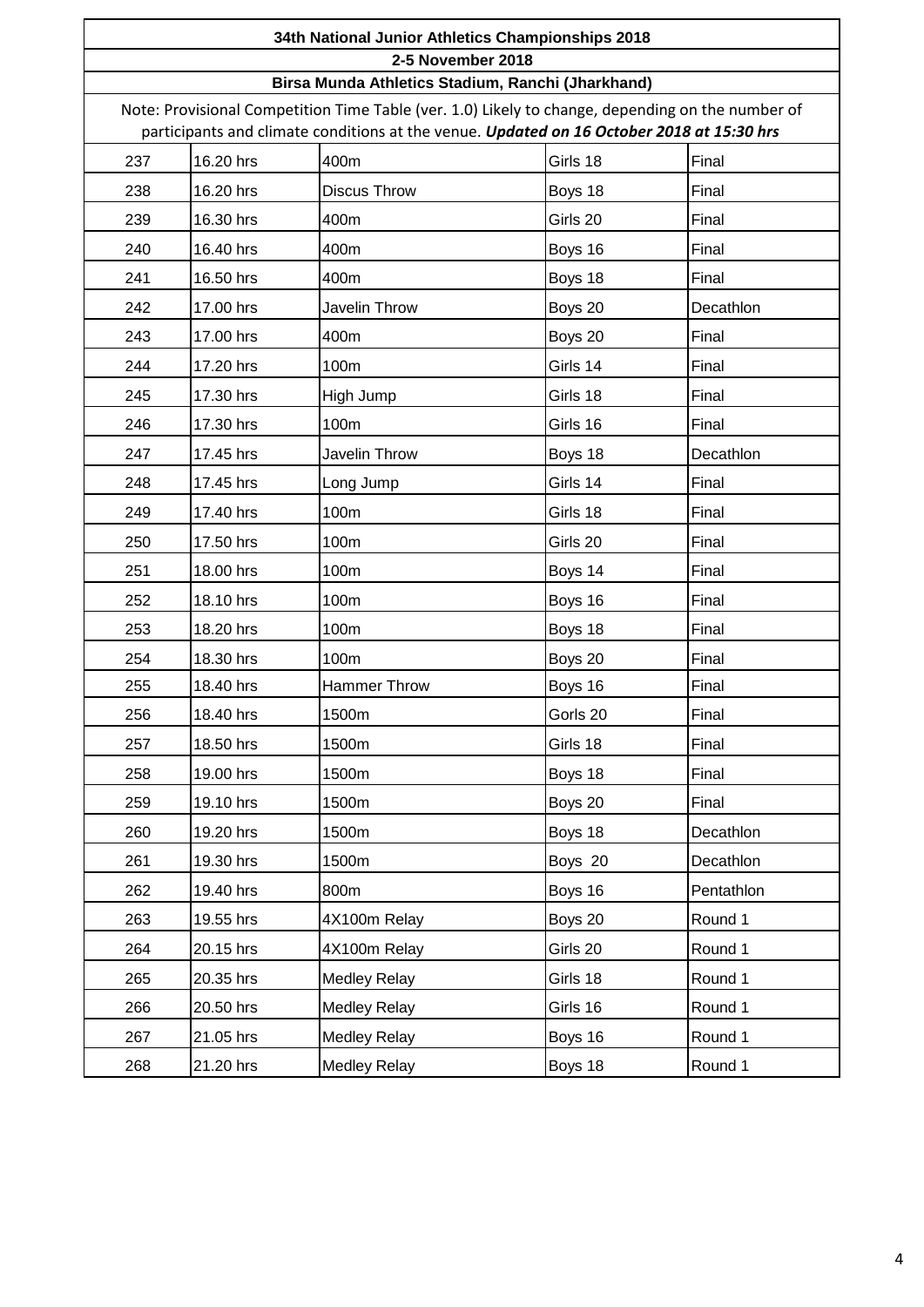#### **Birsa Munda Athletics Stadium, Ranchi (Jharkhand)**

Note: Provisional Competition Time Table (ver. 1.0) Likely to change, depending on the number of participants and climate conditions at the venue. *Updated on 16 October 2018 at 15:30 hrs*

## **04.11.2018 - SUNDAY (Day Three)**

|                 |             | $7.11.2010 - 30110A1$ (Day Three) |                |            |
|-----------------|-------------|-----------------------------------|----------------|------------|
| <b>Event No</b> | <b>Time</b> | <b>Event</b>                      | <b>Section</b> | Round      |
| 301             | 6.00 hrs    | 10KM Race Walk                    | Boys 18        | Final      |
| 302             | 7.00 hrs    | 5KM Race Walk                     | Boys 16        | Final      |
| 303             | 7.30 hrs    | Long Jump                         | Boys 16        | Final      |
| 304             | 7.35 hrs    | Javelin Throw                     | Girls 16       | Final      |
| 305             | 7.40 hrs    | 100m Hurdles                      | Girls 20       | Heptathlon |
| 306             | 7.40 hrs    | High Jump                         | Boys 18        | Final      |
| 307             | 7.55 hrs    | 100m Hurdles                      | Girls 18       | Heptathlon |
| 308             | 8.00 hrs    | Shot Put                          | Girls 18       | Final      |
| 309             | 8.10 hrs    | 100m Hurdles                      | Girls 16       | Pentathlon |
| 310             | 8.30 hrs    | 600m                              | Girls 14       | Round 1    |
| 311             | 8.50 hrs    | 600m                              | Boys 14        | Round 1    |
| 312             | 9.00 hrs    | Triple Jump                       | Girls 20       | Final      |
| 313             | 9.10 hrs    | 800m                              | Girls 16       | Round 1    |
| 314             | 9.25 hrs    | 800m                              | Girls 18       | Round 1    |
| 315             | 9.40 hrs    | 800m                              | Girls 20       | Round 1    |
| 316             | 9.55 hrs    | 800m                              | Boys 16        | Round 1    |
| 317             | 10.00 hrs   | High Jump                         | Girls 20/18    | Heptathlon |
| 318             | 10.10 hrs   | 800m                              | Boys 18        | Round 1    |
| 319             | 10.25 hrs   | 800m                              | Boys 20        | Round 1    |
| 320             | 10.45 hrs   | 400m Hurdles                      | Girls 18       | Round 1    |
| 321             | 11.00 hrs   | Hammer Throw                      | Boys 18        | Final      |
| 322             | 11.00 hrs   | 400m Hurdles                      | Girls 20       | Round 1    |
| 323             | 11.20 hrs   | 400m Hurdles                      | Boys 18        | Round 1    |
| 324             | 11.30 hrs   | High Jump                         | Girls 16       | Pentathlon |
| 325             | 11.40 hrs   | 400m Hurdles                      | Boys 20        | Round 1    |
|                 |             | <b>Afternoon session</b>          |                |            |
| 326             | 15.00 hrs   | 400m Hurdles                      | Girls 18       | Semi Final |
| 327             | 15.00 hrs   | High Jump                         | Boys 20        | Final      |
| 328             | 15.00 hrs   | Shot Put                          | Girls 20/18    | Heptathlon |
| 329             | 15.00 hrs   | <b>Hammer Throw</b>               | Boys 20        | Final      |
| 330             | 15.10 hrs   | 400m Hurdles                      | Girls 20       | Semi Final |
| 331             | 15.25 hrs   | 400m Hurdles                      | Boys 18        | Semi Final |
| 332             | 15.40 hrs   | 400m Hurdles                      | Boys 20        | Semi Final |
| 333             | 15.45 hrs   | Shot Put                          | Girls 16       | Pentathlon |
| 334             | 16.00 hrs   | 200m                              | Girls 16       | Round 1    |
| 335             | 16.00 hrs   | Triple Jump                       | Boys 18        | Final      |
| 336             | 16.25 hrs   | 200m                              | Girls 18       | Round 1    |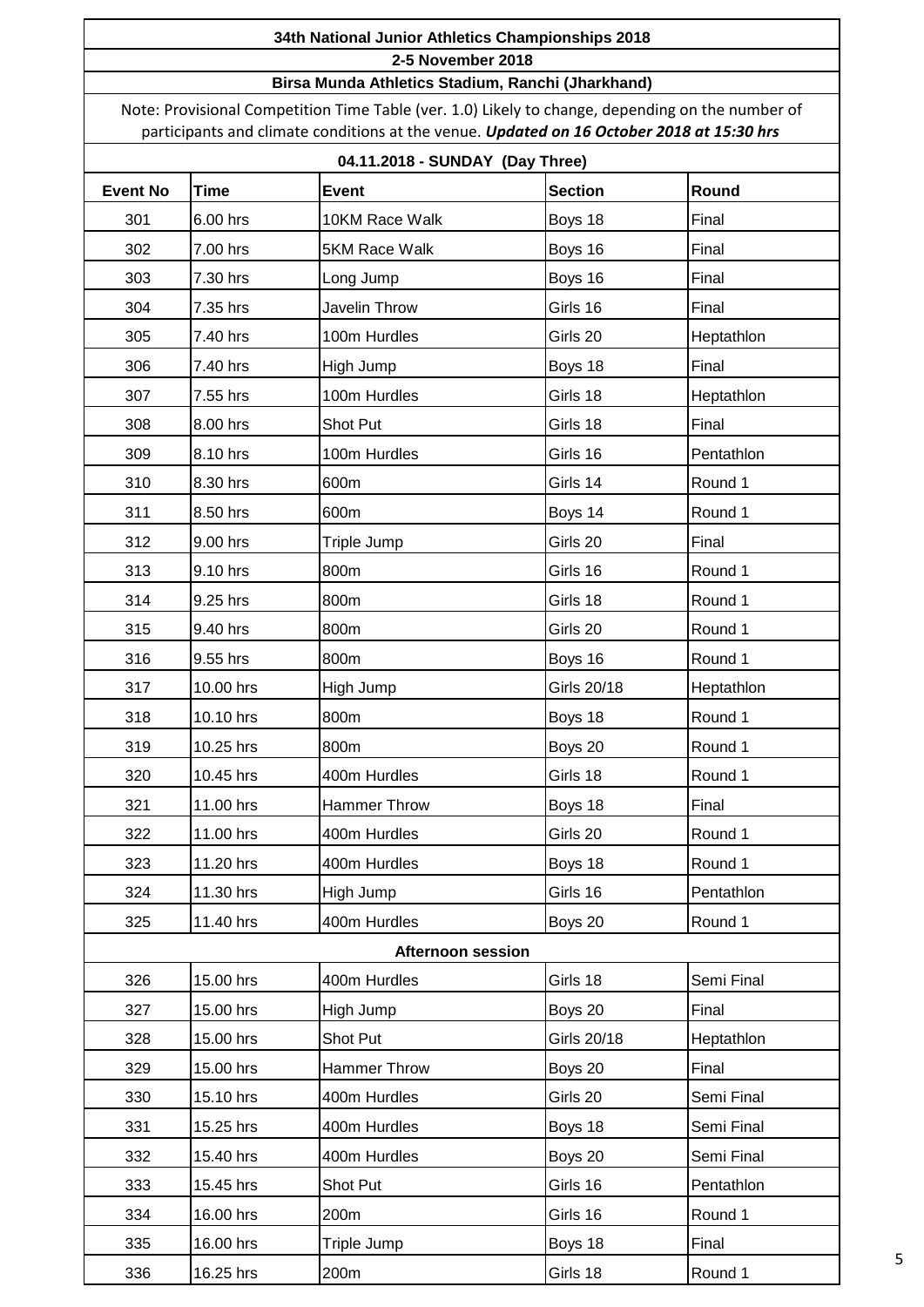| 34th National Junior Athletics Championships 2018<br>2-5 November 2018<br>Birsa Munda Athletics Stadium, Ranchi (Jharkhand)<br>Note: Provisional Competition Time Table (ver. 1.0) Likely to change, depending on the number of<br>participants and climate conditions at the venue. Updated on 16 October 2018 at 15:30 hrs |           |                     |          |            |  |
|------------------------------------------------------------------------------------------------------------------------------------------------------------------------------------------------------------------------------------------------------------------------------------------------------------------------------|-----------|---------------------|----------|------------|--|
|                                                                                                                                                                                                                                                                                                                              |           |                     |          |            |  |
| 338                                                                                                                                                                                                                                                                                                                          | 17.00 hrs | 200m                | Boys 16  | Round 1    |  |
| 339                                                                                                                                                                                                                                                                                                                          | 17.00 hrs | <b>Hammer Throw</b> | Girls 20 | Final      |  |
| 340                                                                                                                                                                                                                                                                                                                          | 17.00 hrs | Shot Put            | Boys 14  | Final      |  |
| 341                                                                                                                                                                                                                                                                                                                          | 17.25 hrs | 200m                | Boys 18  | Round 1    |  |
| 342                                                                                                                                                                                                                                                                                                                          | 17.50 hrs | 200m                | Boys 20  | Round 1    |  |
| 343                                                                                                                                                                                                                                                                                                                          | 18.00 hrs | Triple Jump         | Girls 18 | Final      |  |
| 344                                                                                                                                                                                                                                                                                                                          | 18.20 hrs | 200m                | Girls 20 | Heptathlon |  |
| 345                                                                                                                                                                                                                                                                                                                          | 18.30 hrs | 200m                | Girls 18 | Heptathlon |  |
| 346                                                                                                                                                                                                                                                                                                                          | 18.30 hrs | Shot Put            | Girls 14 | Final      |  |
| 347                                                                                                                                                                                                                                                                                                                          | 18.45 hrs | 2000m               | Girls 16 | Final      |  |
| 348                                                                                                                                                                                                                                                                                                                          | 18.45 hrs | <b>Hammer Throw</b> | Girls 18 | Final      |  |
| 349                                                                                                                                                                                                                                                                                                                          | 18.55 hrs | 2000m               | Boys 16  | Final      |  |
| 350                                                                                                                                                                                                                                                                                                                          | 19.10 hrs | 3000m               | girls 18 | Final      |  |
| 351                                                                                                                                                                                                                                                                                                                          | 19.25 hrs | 3000m               | Boys 18  | Final      |  |
| 352                                                                                                                                                                                                                                                                                                                          | 19.40 hrs | 3000m               | Girls 20 | Final      |  |
| 353                                                                                                                                                                                                                                                                                                                          | 19.55 hrs | 5000m               | Boys 20  | Final      |  |
| 354                                                                                                                                                                                                                                                                                                                          | 20.15 hrs | <b>Medley Relay</b> | Girls 16 | Final      |  |
| 355                                                                                                                                                                                                                                                                                                                          | 20.25 hrs | <b>Medley Relay</b> | Girls 18 | Final      |  |
| 356                                                                                                                                                                                                                                                                                                                          | 20.35 hrs | <b>Medley Relay</b> | Boys 16  | Final      |  |
| 357                                                                                                                                                                                                                                                                                                                          | 20.45 hrs | <b>Medley Relay</b> | Boys 18  | Final      |  |
| 358                                                                                                                                                                                                                                                                                                                          | 21.00 hrs | 4X400m Relay        | Girls 20 | Round 1    |  |
| 359                                                                                                                                                                                                                                                                                                                          | 21.15 hrs | 4X400m Relay        | Boys 20  | Round 1    |  |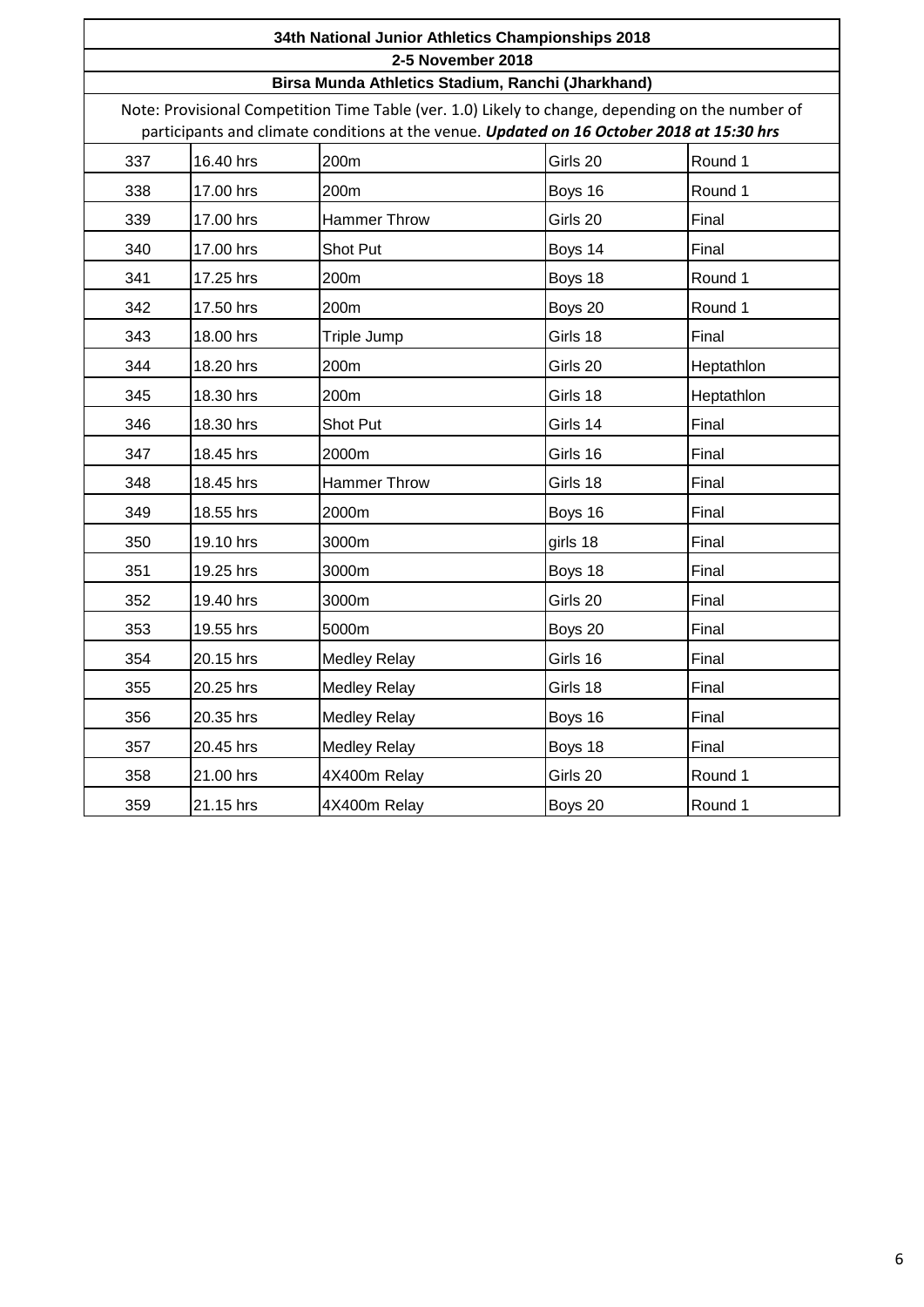#### **Birsa Munda Athletics Stadium, Ranchi (Jharkhand)**

Note: Provisional Competition Time Table (ver. 1.0) Likely to change, depending on the number of participants and climate conditions at the venue. *Updated on 16 October 2018 at 15:30 hrs*

# **05.11.2018 - MONDAY (Day Four)**

| UJ. I I.ZU IO - MUNDA I (DAY FOUI) |             |                   |                |            |  |
|------------------------------------|-------------|-------------------|----------------|------------|--|
| <b>Event No</b>                    | <b>Time</b> | <b>Event</b>      | <b>Section</b> | Round      |  |
| 401                                | 6.00 hrs    | 10KM Race Walk    | Girls 20       | Final      |  |
| 402                                | 7.10 hrs    | 3 KM Race Walk    | Girls 16       | Final      |  |
| 403                                | 7.30 hrs    | Long Jump         | Girls 20/18    | Heptathlon |  |
| 404                                | 7.40 hrs    | Javelin Throw     | Boys 16        | Final      |  |
| 405                                | 7.40 hrs    | 100m              | Boys 14        | Triathlon  |  |
| 406                                | 7.50 hrs    | 100m              | Girls 14       | Triathlon  |  |
| 407                                | 8.15 hrs    | Javelin Throw     | Girls 20       | Heptathlon |  |
| 408                                | 8.15 hrs    | Long Jump         | Girls 16       | Pentathlon |  |
| 409                                | 8.00 hrs    | 200m              | Girls 16       | Semi Final |  |
| 410                                | 8.15 hrs    | 200m              | Boys 16        | Semi Final |  |
| 411                                | 9.00 hrs    | Long Jump         | Boys 14        | Triathlon  |  |
| 412                                | 8.30 hrs    | 200m              | Girls 18       | Semi Final |  |
| 413                                | 8.45 hrs    | 200m              | Boys 18        | Semi Final |  |
| 414                                | 9.00 hrs    | 200m              | Girls 20       | Semi Final |  |
| 415                                | 9.40 hrs    | Long Jump         | Girls 14       | Triathlon  |  |
| 416                                | 9.15 hrs    | 200m              | Boys 20        | Semi Final |  |
| 417                                | 9.40 hrs    | 400m Hurdles      | Girls 18       | Final      |  |
| 418                                | 9.45 hrs    | Javelin Throw     | Girls 18       | Heptathlon |  |
| 419                                | 10.00 hrs   | Triple Jump       | Boys 20        | Final      |  |
| 420                                | 10.00 hrs   | 400m Hurdles      | Boys 18        | Final      |  |
| 421                                | 10.10 hrs   | 400m Hurdles      | Girls 20       | Final      |  |
| 422                                | 10.20 hrs   | 400m Hurdles      | Boys 20        | Final      |  |
|                                    |             | Afternoon session |                |            |  |
| 423                                | 13.00 hrs   | 200m              | Girls 16       | Final      |  |
| 424                                | 13.10 hrs   | 200m              | Girls 18       | Final      |  |
| 425                                | 13.20 hrs   | 200m              | Girls 20       | Final      |  |
| 426                                | 13.30 hrs   | 200m              | Boys 16        | Final      |  |
| 427                                | 13.30 hrs   | Shot Put          | Boys 14        | Triathlon  |  |
| 428                                | 13.30 hrs   | Javelin Throw     | Girls 20       | Final      |  |
| 429                                | 13.40 hrs   | 200m              | Boys 18        | Final      |  |
| 430                                | 13.50 hrs   | 200m              | Boys 20        | Final      |  |
| 431                                | 14.00 hrs   | 600m              | Boys 14        | Final      |  |
| 432                                | 14.10 hrs   | 600m              | Girls 14       | Final      |  |
| 433                                | 14.20 hrs   | 800m              | Girls 16       | Final      |  |
| 434                                | 14.30 hrs   | 800m              | Girls 18       | Final      |  |
| 435                                | 14.40 hrs   | 800m              | Girls 20       | Final      |  |
| 436                                | 14.40 hrs   | Shot Put          | Girls 14       | Triathlon  |  |